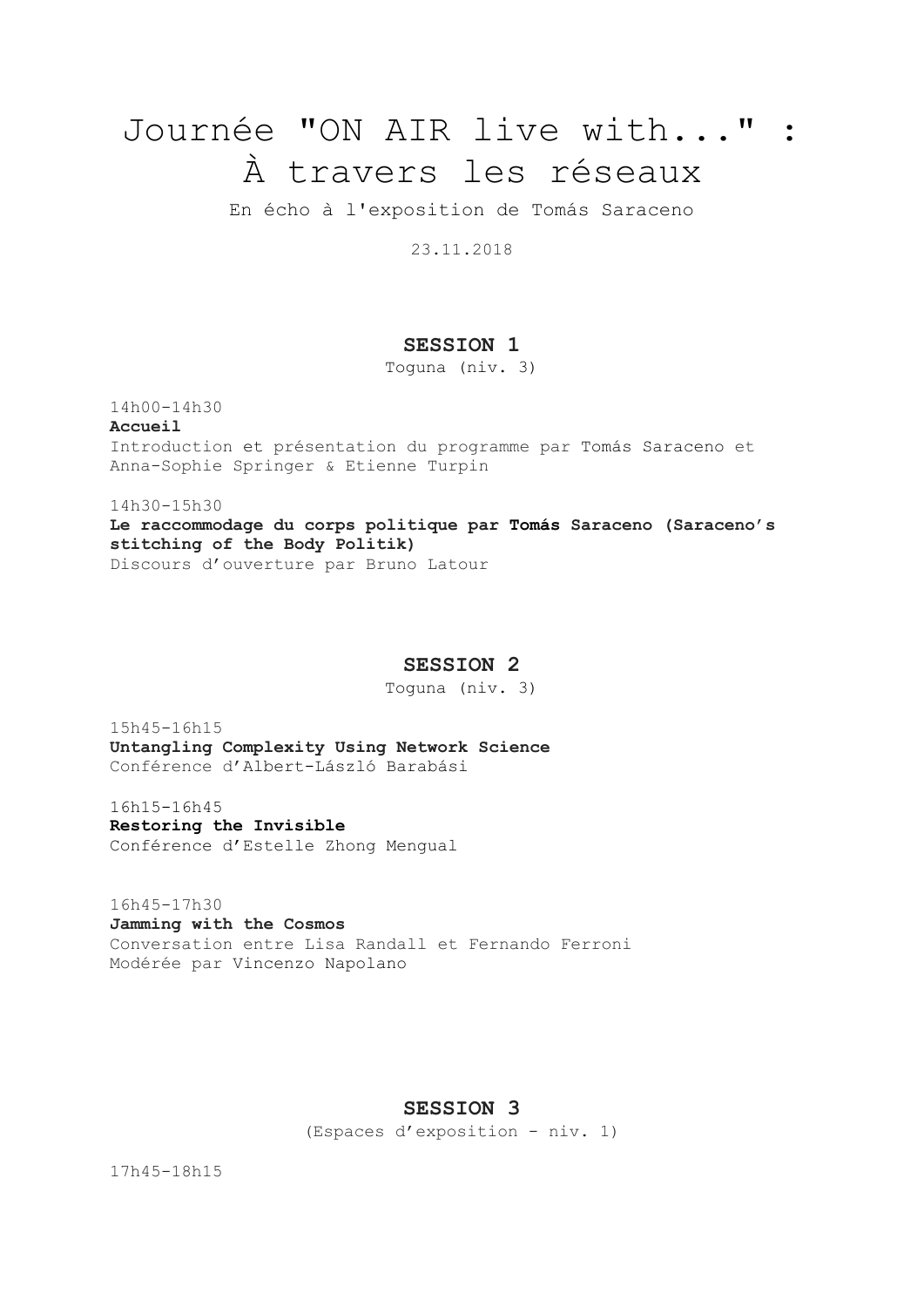#### **Floating knows what flight has forgotten**

Conférence de Bronislaw Szerszynski Au sein de l'œuvre *A Thermodynamic Imaginary* 

18h20-19h15 **LUKUMI** Performance de d'bi.young anitafrika Au sein de l'oeuvre *Algo-r(h)i(y)thms* 

19h05-19h15 **Questions et réponses** avec d'bi young anitafrika modérées par Anna-Sophie Springer & Etienne Turpin **Conclusion** avec Tomás Saraceno Au sein de l'oeuvre *Algo-r(h)i(y)thms* 

### **SESSION 1**

Toguna (niv. 3)

14h00-14h30 **Welcoming Remarks & Introduction** Program Overview & Keynote Lecture Introduction with Tomás Saraceno, Anna-Sophie Springer & Etienne Turpin

14h30-15h30 **Saraceno's Stitching of the Body Politik** Introduction lecture by Bruno Latour

## **SESSION 2**

Toguna (niv. 3)

15h45-16h15 **Untangling Complexity Using Network Science** lecture by Albert-László Barabási

16h15-16h45 **Restoring the Invisible**  lecture by Estelle Zhong Mengual

16h45-17h30 **Jamming with the Cosmos** a conversation between Lisa Randall & Fernando Ferroni, moderated by Vincenzo Napolano

# **SESSION 3**

Exhibition spaces (Level 1 - lower level)

17h45-18h15 **Floating knows what flight has forgotten**